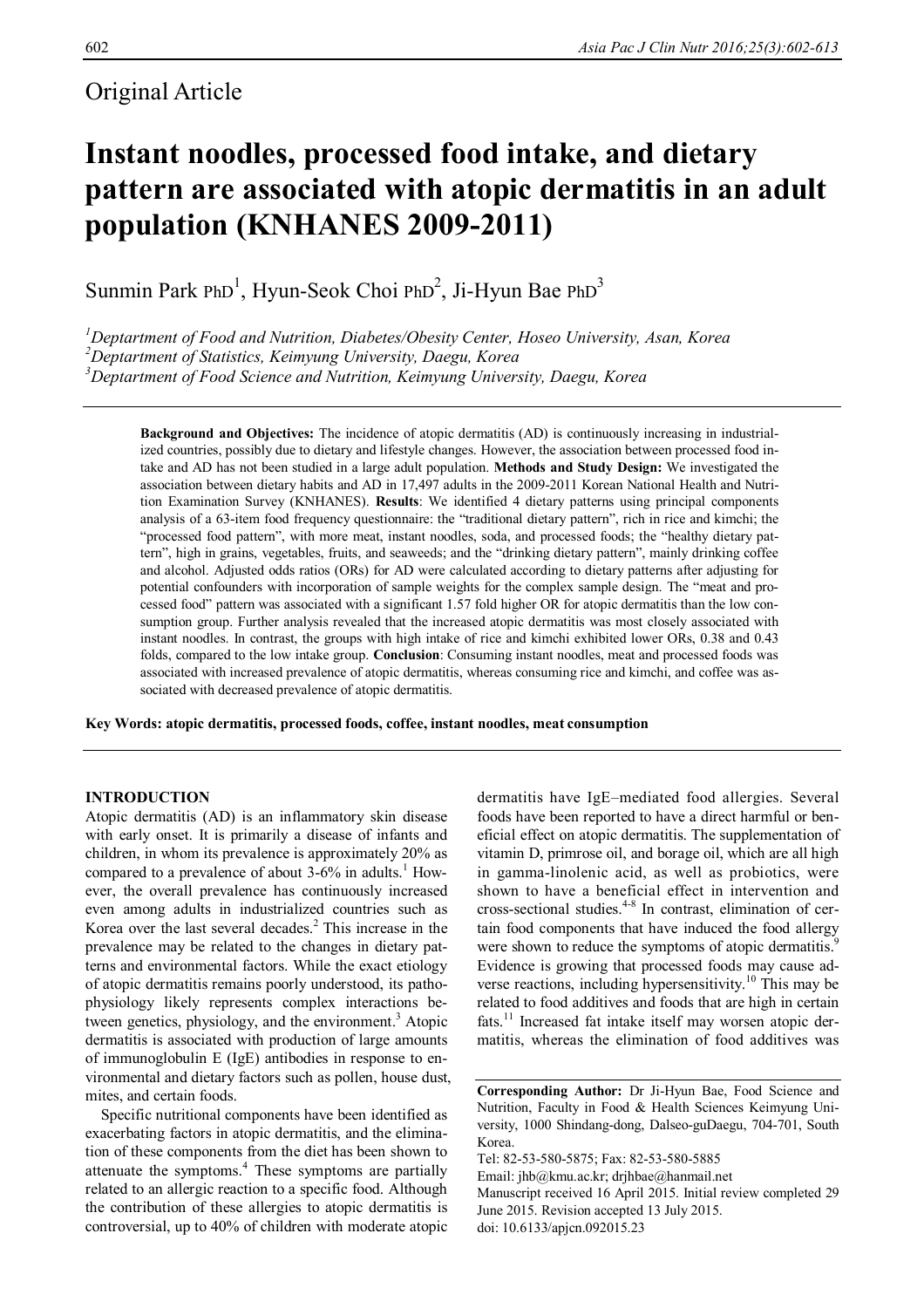suggested to be beneficial in some patients.<sup>11</sup> In addition, foods high in proteins have been implicated in the development of atopic dermatitis.<sup>12</sup> Overall, however, the involvement of specific nutrients in the disease process remains controversial.

One example of frequently consumed processed foods is instant noodles. The consumption of instant noodles is relatively high among the Asian population, especially among South Koreans who consumed 74 packages of instant noodles per capita in 2013, the highest consumption in the world. <sup>2</sup> High consumption of instant noodles may represent a health risk since they contain high amounts of saturated fats, sodium, and food additives. Among these, monosodium glutamate (MSG) may be a risk factor for atopic dermatitis.<sup>13</sup> Lee et al (2011) reported that children with atopic dermatitis who decreased their consumption of MSG had decreased serum eosinophil cationic protein levels and exhibited attenuation in the severity of their symptoms.

However, the association between different dietary patterns including instant noodle intake and atopic dermatitis independent of potential confounding factors has not been studied in a large adult population. Therefore, this study aims to examine the association between different dietary patterns, including the intake of processed foods and instant noodles, and the prevalence of atopic dermatitis in adults by using the Korean National Health and Nutrition Examination Survey (KNHANES), a large South Korean population study with a stratified multistage probability sampling design.

#### **METHODS**

## *Design and data collection*

This study utilized the 3-year Korean National Health and Nutrition Examination Survey (KNHANES) data from 2009 to 2011, which was obtained from KNHANES IV (2009) and KNHANES V (2010-2011). KNHANES is conducted annually using a rolling sampling design that involves a complex, stratified, multistage, probabilitycluster survey of a representative sample of the civilian population in South Korea. <sup>14</sup> The survey is performed by the Korean Centers for Disease Control and Prevention and Korean Ministry of Health and Welfare, and it has three components: health interview, health examination, and nutrition surveys.<sup>15</sup> The Institutional Review Board (IRB) of the Korean Centers for Disease Control and Prevention, and the Keimyung University reviewed and approved the survey (approval no. 2008-04EXP-01-C, 2009-01CON-03-2C, 2010-02CON-21-C, and 2015-01- HR-05-01).

The present cross-sectional analysis was restricted to participants aged  $\geq$ 19 years who completed the health examination survey and the nutrition survey (n=17,497; men n=7,129 and women n=10,368). Information on age, education level, smoking history, and alcohol consumption was collected during the health interview according to the KNHANES manual.<sup>15</sup> Age was categorized into five groups (19-29, 30-39, 40-49, 50-59, and  $\geq 60$  years). Education level was categorized into three groups: less than high school, high school, and college or more. Height and weight measurements were performed with the participants wearing light clothing without shoes.

Body mass index (BMI) was calculated as weight (in kilograms) divided by the square of height (in meters). Waist circumference was measured midway between the costal margin and the iliac crest at the end of normal expiration. Subjects were categorized into three groups according to obesity references for Asian populations<sup>16</sup>: lean (BMI<18.5), normal (18.5≤BMI<25), and obese (BMI≥25). Smoking status was divided into three categories based on self-reported cigarette consumption: current smoker, past smoker, and never-smoker. <sup>14</sup> Never-smokers had smoked <100 cigarettes in their lifetime, and participants who smoked  $\geq 100$  cigarettes were categorized as past or current smokers based on the current cigarette consumption. Alcohol consumption was assessed by asking the participants about their drinking behavior during the month before the interview. The participants were asked about the frequency (servings/month) of alcoholic beverage consumption. Alcohol consumption status was categorized into two groups according to daily alcohol consumption: non-drinker and drinker. Regular exercise was defined as participation in moderate exercise (slow swimming, doubles tennis, volleyball, or occupational or recreational activity involving carrying of light objects) on a regular basis for more than 30 mins at a time at least five times per week, or participation in vigorous exercise (running, climbing, fast cycling, fast swimming, football, basketball, rope jumping, squash, singles tennis, or occupational or recreational activity involving carrying of heavy objects) for over 20 mins at a time at least three times per week.

## *Clinical laboratory tests*

Blood samples were collected after a 12-hr overnight fast. They were properly processed and transported in cold storage to the central laboratories (Seoul Medical Science Institute, Seoul, Korea and Seegene Medical Foundation, Seoul, Korea) within 24-hr. Serum 25-OH-D levels were measured with a radioimmunoassay kit (DiaSorin, Stillwater, MN) using a 1470 Wizard gamma counter (Perkin-Elmer, Turku, Finland). The inter-assay variation coefficients were 7.6% and 7.2% at 14.7 ng/mL and 52.5 ng/mL, respectively.<sup>17</sup> Total serum IgE levels were obtained in 2010 from 1588 participants who were randomly sampled from every age and sex group in each district to represent the general Korean population. IgE levels were measured by using a 1470 Wizard gamma-counter (PerkinElmer, Turku, Finland) with ImmunoCAP 100 (Phadia, Uppsala, Sweden). All clinical analyses were performed by the Neodin Medical Institute, a laboratory authorized by the Korean Ministry of Health and Welfare.

#### *Atopic dermatitis*

The presence of atopic dermatitis was ascertained from the health interview survey.<sup>15</sup> Atopic dermatitis was determined by a "yes" response to the question "Have you been diagnosed with AD by a doctor?".

#### *Dietary assessment*

All subjects were received the instructions to maintain their usual dietary habits prior to assessing the dietary intake. Information on dietary intake was collected using the 24-h recall method. Daily energy intake was calculat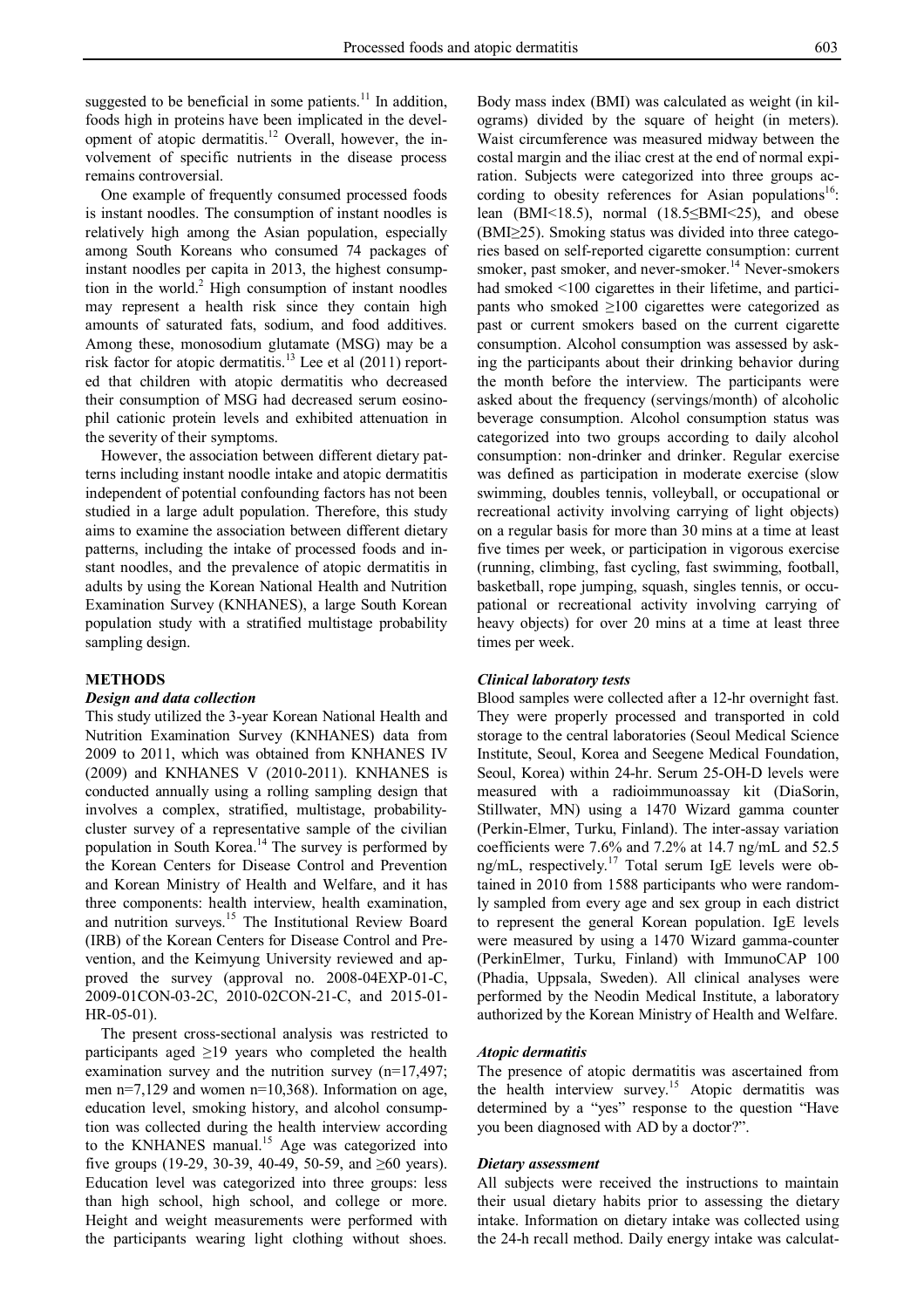ed with the Can-Pro 2.0 nutrient intake assessment software, developed by the Korean Nutrition Society. Dietary intake information was collected by administering a validated semi-quantitative food-frequency questionnaire to each participant.<sup>18,19</sup> This questionnaire requested information regarding the participant's consumption of 63 food items. The participant's food intake frequency was quantified using nine categories: "never or seldom," "once a month," "two to three times a month," "one to two times a week," "three to four times a week," "five to six times a week," "once a day," "twice a day," and "three times or more every day."

#### *Statistical analysis*

Statistical analyses were performed using the SPSS software (ver. 21 IBM SPSS Statistics). Sample weights were implemented in all analyses to produce estimates that were representative of the civilian Korean population. Dietary patterns were generated by using principal components analysis of the 19 predefined food groups. We determined the number of factors to retain based on eigenvalues >1.0, and interpretability to extract 4 major dietary patterns, which explained 53% of total variance in adult.<sup>20</sup> The orthogonal rotation procedure (varimax) yielded 4 dietary patterns uncorrelated to each other. Foods with factor-loading values ≥0.49 were considered to have important contributions to the specific pattern.<sup>21</sup> Instant noodle intake was divided into 3 categories (<1 time/mo, 1-4 times/mo, >4 times/mo) according to frequency distribution. The descriptive statistics of participants were determined by the frequency distribution of variables, such as age, residence area, smoking and drinking status, the practice of regular exercise and regular walking, and obesity. The frequency distribution according to the classification variable was analyzed using the chi-square test. Odds ratios (ORs) and 95% confidence intervals (CIs) for having atopic dermatitis were calculated according to dietary patterns, while controlling for covariates (gender, age, education level, BMI, energy intake, residence area, and the status of smoking, drinking, and exercise) using the "Logistic Regression" function to incorporate the sample weights for the complex sample design of the survey.<sup>17</sup>

#### **RESULTS**

## *General characteristics of the study population according to the prevalence of atopic dermatitis*

Among the 17,497 subjects aged  $\geq$ 19 years, 385 subjects (2.2%) had atopic dermatitis. Table 1 shows the demographic characteristics of the subjects with respect to atopic dermatitis. Frequency distribution of atopic dermatitis was significantly different according to age, residence area, and education level, but frequency distribution of atopic dermatitis by gender, obesity, exercise, and smoking and drinking status showed no significant difference. The average age of patients with AD was 33.6 years, and AD was more commonly observed in younger subjects (19-39 years, 74.7%), subjects living in urban area, and subjects who received higher education.

Table 2 shows the mean values and 95% CIs of several variables to assess the nutritional status associated with the prevalence of atopic dermatitis with adjustment for several covariates. Subjects' BMI, an indicator of obesity, was not associated with the prevalence of atopic dermatitis with and without adjusting for potential confounders. Surprisingly, serum IgE levels were not significantly different between the subjects with and without atopic dermatitis. Nutrient intake was significantly different be-

**Table 1.** Demographic characteristics of participants according to atopic dermatitis

|                         |                                                                                        | Atopic dermatitis |                |           |
|-------------------------|----------------------------------------------------------------------------------------|-------------------|----------------|-----------|
| Variable                |                                                                                        | Without           | With           | $p$ value |
| N                       |                                                                                        | 17,112            | 385            |           |
| Age $(yr)$ <sup>†</sup> |                                                                                        | $45.4 \pm 0.3$    | $33.6 \pm 0.8$ | < 0.001   |
| Age $(\% )$             | 19-29                                                                                  | 1899 (18.6)       | 153(53.5)      | < 0.001   |
|                         | 30-39                                                                                  | 3154 (21.2)       | 87 (21.2)      |           |
|                         | 40-49                                                                                  | 3173 (22.3)       | 38(8.9)        |           |
|                         | 50-59                                                                                  | 3162 (17.8)       | 51 (10.8)      |           |
|                         | $60 -$                                                                                 | 5724 (20)         | 56 (5.7)       |           |
| Gender $(\% )$          | Men                                                                                    | 6978 (49.4)       | 151 (49.8)     | 0.894     |
|                         | Women                                                                                  | 10134(50.6)       | 234 (50.2)     |           |
| Residence area (%)      | Urban                                                                                  | 13010 (79.8)      | 323 (87.3)     | 0.001     |
|                         | Rural                                                                                  | 4102 (20.2)       | 62(12.7)       |           |
| Education level $(\% )$ | <high school<="" td=""><td>6735 (29.9)</td><td>75(13.5)</td><td>&lt; 0.001</td></high> | 6735 (29.9)       | 75(13.5)       | < 0.001   |
|                         | High school                                                                            | 5657 (38.6)       | 159(46.5)      |           |
|                         | College and more                                                                       | 4679 (31.5)       | 150(40)        |           |
| Obesity $(\%)$          | Lean                                                                                   | 764 (4.7)         | 28(5.9)        | 0.596     |
|                         | Normal                                                                                 | 10825(63.4)       | 239(62.8)      |           |
|                         | Obese                                                                                  | 5388 (31.9)       | 114 (31.2)     |           |
| Exercise $(\% )$        | No                                                                                     | 15108 (88.9)      | 337 (87)       | 0.347     |
|                         | Yes                                                                                    | 1949 (11.1)       | 48(13)         |           |
| Smoking status $(\%)$   | Non smoker                                                                             | 10321 (53.7)      | 228 (55.9)     | 0.537     |
|                         | Past smoker                                                                            | 2195 (13.7)       | 41 (11.3)      |           |
|                         | Current smoker                                                                         | 4579 (32.5)       | 116 (32.7)     |           |
| Drinking status $(\%)$  | No                                                                                     | 8346 (42.2)       | 157 (37.9)     | 0.165     |
|                         | Yes                                                                                    | 8665 (57.8)       | 224(62.1)      |           |

**†**Values are mean ± standard deviation and calculated using the generalized linear model.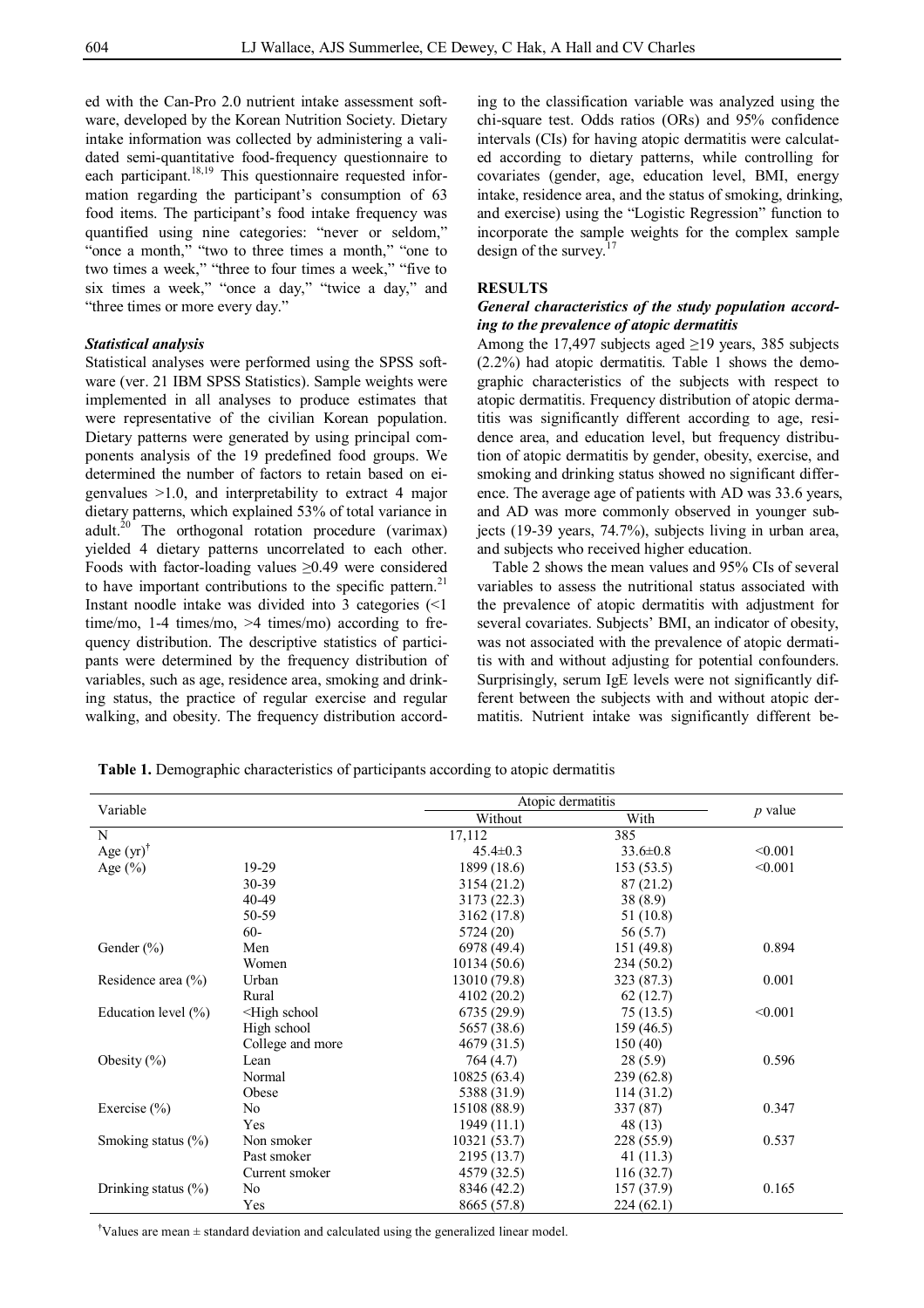tween the two groups. Daily caloric intake was not significantly different between the subjects with and without atopic dermatitis without adjusting for potential confounders. However, energy intake was significantly higher in the subjects without atopic dermatitis than in those with atopic dermatitis after adjusting for different covariates such as gender, education level, BMI, residence area, and the status of smoking, drinking, and exercise. Interestingly, fat intake was significantly higher in subjects with atopic dermatitis than in those without atopic dermatitis regardless of adjustment for potential confounders. Thus, fat intake may play an important role in development of atopic dermatitis.

# *The consumption of each food category according to atopic dermatitis*

Using food frequency data, four different dietary patterns were generated by using the principal components analysis. Korean adults were categorized into 4 different groups: the "traditional dietary pattern" (TP), rich in rice and kimchi, the "meat and processed food pattern" (MP), with more meat, milk and milk products, noodles, soda, and processed foods including instant noodles, the "healthy dietary pattern" (HP), high in grains, vegetables, fruits, and seaweeds, and the "drinking dietary pattern" (DP), mainly drinking alcohol and coffee. According to the dietary patterns derived from the factor analysis, the frequencies of food groups corresponding to the dietary patterns are presented in Table 3. The frequencies of consuming meat and processed foods including and excluding instant noodles were significantly higher in subjects with atopic dermatitis than in those without atopic dermatitis. However, the frequencies of consuming meat and processed foods and instant noodles after adjustment for age showed insignificant results for both subjects with and without AD. The subjects with atopic dermatitis consumed less rice and kimchi than those without atopic dermatitis regardless of the adjustment for covariates. However, regardless of the adjustment for covariates, no significant differences were observed between subjects with and without atopic dermatitis with regard to consumption frequencies of healthy foods, such as grains, vegetables, and seaweed. In addition, the frequencies of consuming alcohol and coffee were different between the subjects with and without atopic dermatitis regardless of the adjustments for covariates. The subjects with atopic dermatitis had lower consumption of alcohol and coffee.

## *Demographic and nutrient intake according to the groups of dietary patterns*

The subjects were divided into three groups (tertiles) of different dietary patterns according to their consumption frequencies. The subjects in the high tertile group of instant noodles and meat and processed foods were younger (19-39 years, 60%-65%) than those in the low tertile group (>50 years, 66%-71%), whereas the subjects in the high tertile group of rice and kimchi were older than those in the low tertile group (Table 4). In addition, men consumed more instant noodles, meat and processed foods, and alcohol and coffee than women. The subjects in the high tertile group of the instant noodles and MP had a greater tendency toward smoking and drinking than

those in the low tertile group.

The subjects in the high tertile group of instant noodles and MP had a higher intake of daily protein and fat and a less intake of carbohydrates than those in the low tertile group (Table 5). Sodium intake was higher in the subjects who had high consumption in any dietary pattern. Interestingly, serum levels of 25-OH-D, an indicator of vitamin D status and association with AD, were significantly lower in the subjects in the hightertile group of instant noodles and MP than in the subjects in the lowtertile group, whereas the subjects in the high tertile group of rice and kimchi had higher level of 25-OH-D, as compared with the low consumption group (Table 5). Serum levels of IgE, an indicator of atopic dermatitis, were not significantly different among the groups with respect to the consumption of instant noodles, meat and processed foods, and rice and kimchi.

# *ORs for the prevalence of atopic dermatitis in different dietary patterns*

ORs and 95% CI values for prevalence of atopic dermatitis were calculated according to the tertiles of consumption of instant noodles, meat and processed foods, or rice and kimchi with and without covariate adjustment (Figure 1). Covariates for the model were gender, education level, BMI, residence area, and the status of smoking, drinking, and exercise. In the instant noodles, the high consumption (over 4 times/month) groups showed significantly higher ORs for having atopic dermatitis, 1.98 and 1.57 fold higher, respectively, as compared with the low consumption group (reference group) regardless of adjustment for potential confounders. In the meat and processed food groups, ORs were parallel with those in the instant noodles. However, the odds ratios for having atopic dermatitis were not affected by the frequency of consuming instant noodles (*p*-value 0.706), or meat and processed foods (*p*-value 0.488) after adjustment for age. This suggested that high consumption of meat and processed foods including or excluding instant noodles increased the prevalence of atopic dermatitis 2.76 and 2.71 folds, respectively in comparison to low consumption without adjustment for covariates. In contrast, high consumption of rice and kimchi decreased the ORs for the prevalence of atopic dermatitis 0.43 and 0.38 folds, respectively, in comparison to the low consumption with or without covariate adjustment. High consumption of coffee decreased the ORs for the prevalence of atopic dermatitis with and without adjustment for covariates. Odds ratios for atopic dermatitis were not affected by the frequency of alcohol consumption, but they were significantly lowered in the subjects who drank more than 60 servings of coffee per month, implying that coffee might reduce the prevalence of atopic dermatitis.

### **DISSCUSSION**

Atopic dermatitis is one of the most common inflamma tory skin diseases of infants and children. Many environmental factors including foods have been recognized as triggers of this disease. <sup>22</sup> Analyses of data for children and teenagers in the 6-7 yr and 13-14 yr age groups demonstrated a negative association between atopic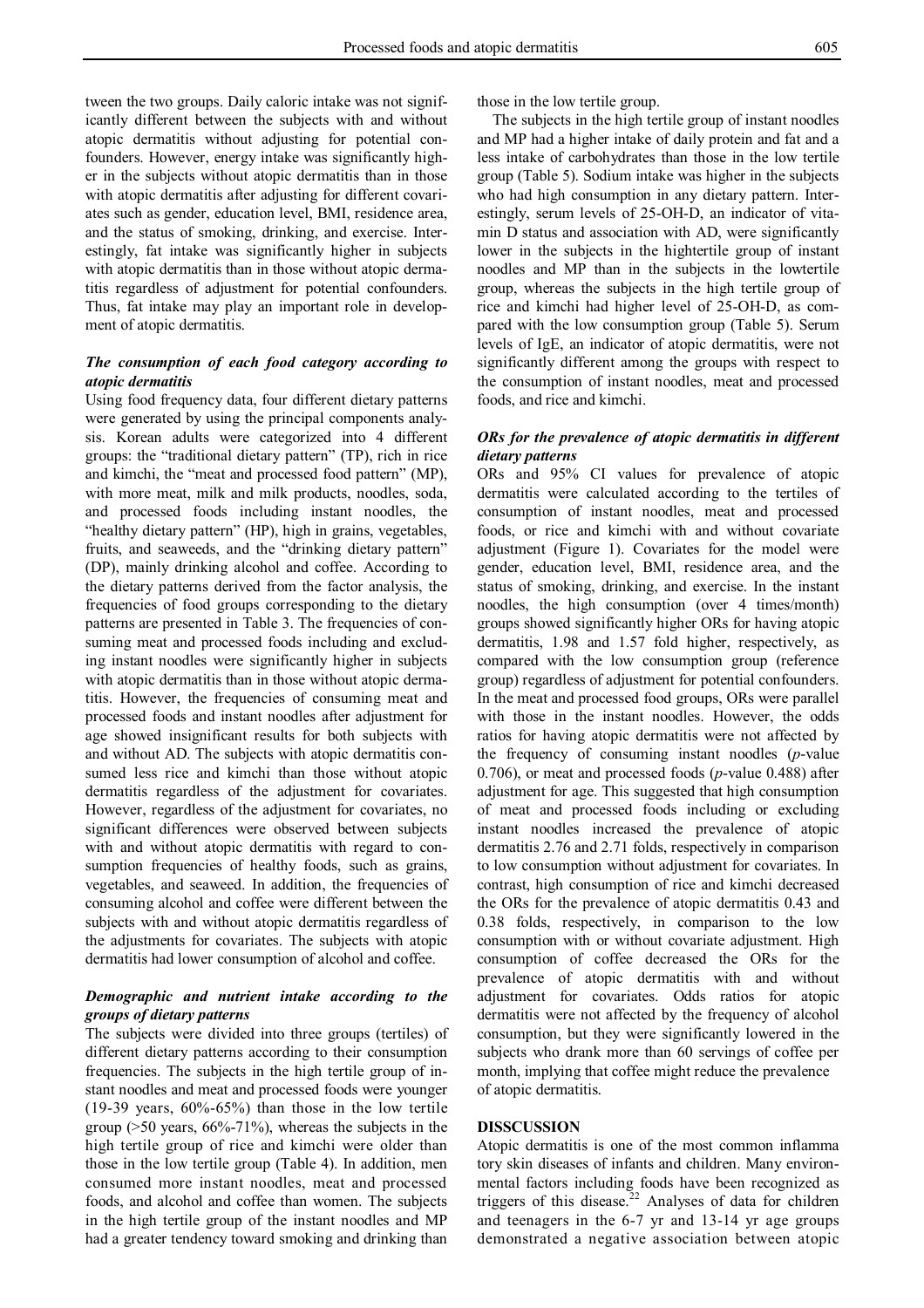**Table 2.** Means and 95% confidence intervals of biochemical parameters and nutrient intakes according to atopic dermatitis (AD) after covariate adjustment

|                             |                   | Model 1             |                |                   | Model 2             | Model 3        |                   |                   |                |
|-----------------------------|-------------------|---------------------|----------------|-------------------|---------------------|----------------|-------------------|-------------------|----------------|
|                             | Without AD        | With AD             | <i>p</i> value | Without AD        | With AD             | <i>p</i> value | Without AD        | With AD           | <i>p</i> value |
| BMI $(kg/m^2)$              | $23.6(23.6-23.7)$ | $23.5(23.0-23.9)$   | 0.502          | $23.7(23.6-23.9)$ | $23.7(23.2 - 24.2)$ | 0.853          | $23.7(23.5-23.8)$ | 23.8 (23.3-24.3)  | 0.576          |
| Serum IgE                   | $255(223-287)$    | $402(119-685)$      | 0.31           | 291 (236-346)     | 459 (169-749)       | 0.255          | 285 (231-340)     | 471 (179-763)     | 0.213          |
| Serum $25$ -OH-D (ng/mL)    | 17.6 (17.4-17.9)  | $16.3(15.6-17.0)$   | < 0.001        | $18.8(18.3-19.3)$ | $17.9(17.1-18.7)$   | 0.01           | $18.6(18.2-19.1)$ | 18.3 (17.6-19.1)  | 0.399          |
| Caloric intake (kcal/d)     | 2045 (2024-2067)  | 1994 (1906-2082)    | 0.254          | 2111 (2074-2149)  | 2019 (1923-2115)    | 0.05           | 2128 (2091-2166)  | 1978 (1884-2073)  | 0.001          |
| Fat intake $(\%)$           | $18.2(17.9-18.4)$ | $21.4(20.2 - 22.5)$ | < 0.001        | $17.4(17.1-17.7)$ | $19.6(18.5-20.8)$   | < 0.001        | $17.8(17.5-18.1)$ | $18.7(17.5-19.8)$ | 0.117          |
| Carbohydrate intake $(\% )$ | $67.1(66.8-67.4)$ | $63.3(62.0-64.8)$   | < 0.001        | $68.1(67.7-68.6)$ | $65.6(64.2-66.9)$   | < 0.001        | $67.7(67.2-68.1)$ | $66.6(65.3-68.0)$ | 0.135          |
| Protein intake $(\% )$      | 14.7 (14.6-14.8)  | $15.3(14.7-15.8)$   | 0.05           | $14.5(14.3-14.7)$ | $14.8(14.3-15.3)$   | 0.248          | $14.5(14.4-14.7)$ | $14.7(14.1-15.2)$ | 0.597          |

Model 1: no adjustment.

Model 2: adjusted for gender, education level, BMI, energy intake, residence area, the status of smoking, drinking, and exercise.

Model 3: adjusted for all covariates in model 2 plus age.

| Table 3. Means and 95% confidence intervals of consumption of each food category according to atopic dermatitis (AD) after covariate adjustment (servings consumed/month) |  |  |  |
|---------------------------------------------------------------------------------------------------------------------------------------------------------------------------|--|--|--|
|                                                                                                                                                                           |  |  |  |

|                                   |                  | Model 1             |                |                   | Model 2             |                | Model 3           |                   |                |  |  |
|-----------------------------------|------------------|---------------------|----------------|-------------------|---------------------|----------------|-------------------|-------------------|----------------|--|--|
|                                   | Without AD       | With AD             | <i>p</i> value | Without AD        | With AD             | <i>p</i> value | Without AD        | With AD           | <i>p</i> value |  |  |
| Instant noodles                   | $4.26(4.12-4.4)$ | $5.06(4.42-5.7)$    | 0.015          | $3.99(3.79-4.2)$  | $4.48(3.82 - 5.14)$ | 0.145          | $4.27(4.08-4.46)$ | $3.91(3.27-4.56)$ | 0.286          |  |  |
| Meat and processed foods          | 72.9 (71.5-74.3) | 94.2 (87.3-101)     | < 0.001        | $67.8(66.1-69.4)$ | $81.7(75.1 - 88.3)$ | < 0.001        | 70.5 (69.0-72.0)  | 76.2 (69.8-82.5)  | 0.081          |  |  |
| excluding instant noodles         |                  |                     |                |                   |                     |                |                   |                   |                |  |  |
| Meat and processed foods          | 77.2 (75.7-78.6) | 99.2 (92.2-106)     | < 0.001        | $71.8(70.1-73.5)$ | 86.2 (79.4-93.0)    | < 0.001        | 74.8 (73.2-76.3)  | 80.1 (73.6-86.6)  | 0.111          |  |  |
| including instant noodles         |                  |                     |                |                   |                     |                |                   |                   |                |  |  |
| Rice and kimchi                   | 137 (136-138)    | $123(118-128)$      | < 0.001        | 141 (139-142)     | 129 (124-134)       | < 0.001        | 139 (137-140)     | 133 (128-138)     | 0.015          |  |  |
| Grains, vegetables, and sea weeds | 206 (203-209)    | 198 (186-211)       | 0.208          | $206(201-211)$    | 196 (184-209)       | 0.106          | 204 (198-209)     | 201 (189-214)     | 0.717          |  |  |
| Alcohol and coffee                | 48.0 (47.2-48.8) | $42.4(38.1 - 46.7)$ | 0.013          | 49.7 (48.3-51.0)  | 44.3 (39.8-48.7)    | 0.014          | 48.8 (47.4-50.1)  | $46.1(41.8-50.4)$ | 0.206          |  |  |

Model 1: no adjustment.

Model 2: adjusted for gender, education level, BMI, energy intake, residence area, the status of smoking, drinking, and exercise.

Model 3: adjusted for all covariates in model 2 plus age.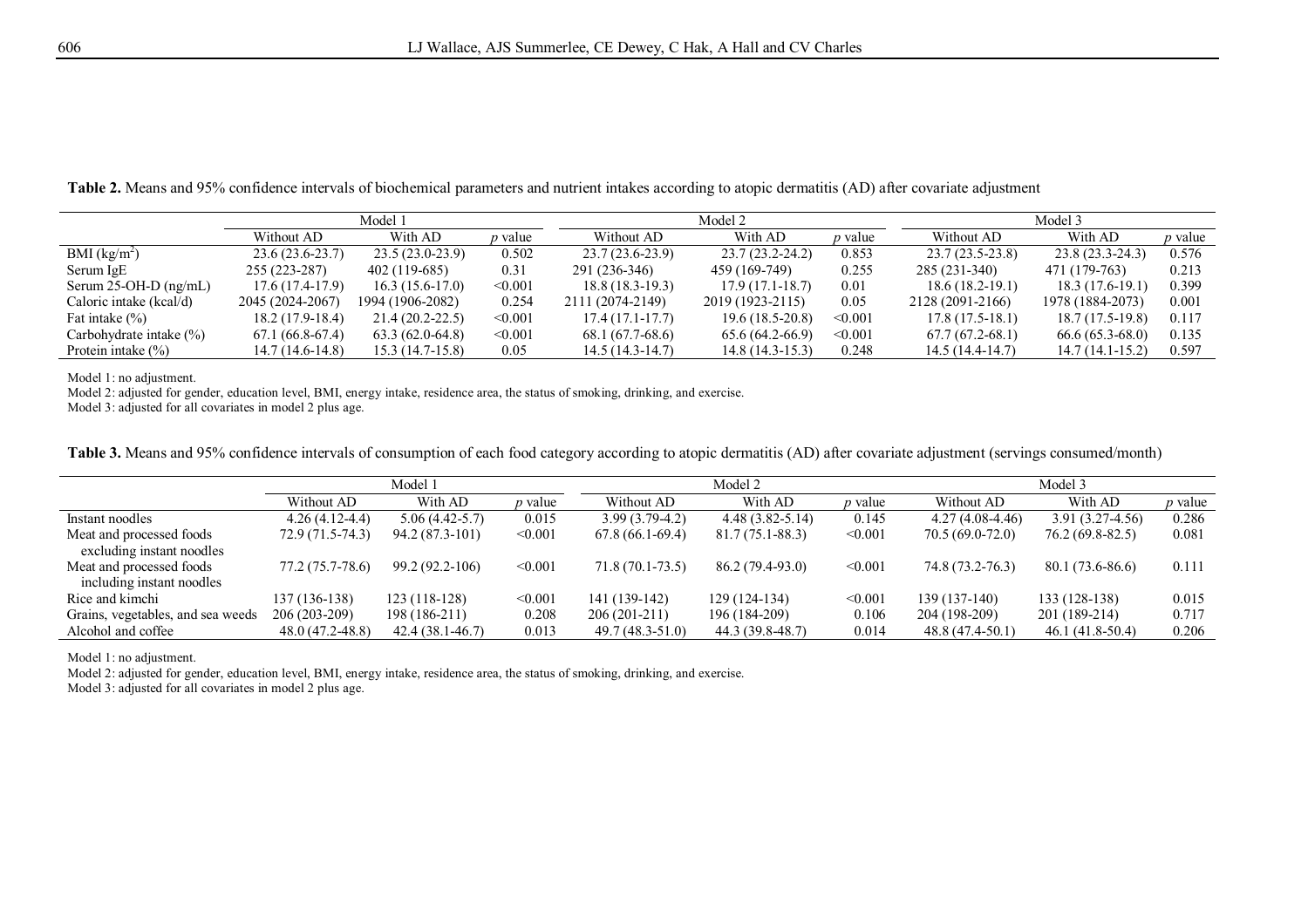|                          | Meat and processed foods<br>Instant noodle intake<br>excluding instant noodles |                 |                    |               |                 | Meat and processed foods<br>including instant noodles |                 |             |                   | Rice and kimchi  |                    |               |                 | Alcohol and coffee |                  |               |      |              |                |                                         |
|--------------------------|--------------------------------------------------------------------------------|-----------------|--------------------|---------------|-----------------|-------------------------------------------------------|-----------------|-------------|-------------------|------------------|--------------------|---------------|-----------------|--------------------|------------------|---------------|------|--------------|----------------|-----------------------------------------|
| Servings/<br>month       | Times/<br>mo                                                                   | Times/<br>mo    | Times/<br>mo       | $p-$<br>value | T1              | T <sub>2</sub>                                        | T <sub>3</sub>  | p-<br>value | T1                | T <sub>2</sub>   | T <sub>3</sub>     | $p-$<br>value | T1              | T <sub>2</sub>     | T <sub>3</sub>   | $p-$<br>value | T1   | T2           | T <sub>3</sub> | $p-$<br>value                           |
|                          | $<$ 1                                                                          | $1 - 4$         | >4                 |               | <44             | 44-86                                                 | >86             |             | $<$ 47            | 47-91            | >91                |               | < 120           | 120-<br>180        | >180             |               | <16  | $16-60 > 60$ |                |                                         |
| Age (%)                  |                                                                                |                 |                    | < 0.001       |                 |                                                       |                 | < 0.001     |                   |                  |                    | < 0.001       |                 |                    |                  | < 0.001       |      |              |                | < 0.001                                 |
| $19 - 29$                | 7.1                                                                            | 14.9            | 29.7               |               | 5.2             | 18.2                                                  | 34.6            |             | 4.5               | 17.8             | 35.3               |               | 36.             | 20.3               | 8.9              |               | 30.8 | 25.1         | 9.3            |                                         |
| $30 - 39$                | 5.9                                                                            | 19.7            | 30.4               |               | 9.3             | 24.0                                                  | 29.7            |             | 8.2               | 24.4             | 30.0               |               | 21.5            | 25.2               | 17.1             |               | 16.8 | 19.3         | 25.8           |                                         |
| $40 - 49$                | 15.7                                                                           | 25.1            | 23.0               |               | 19.2            | 26.5                                                  | 20.2            |             | 19.1              | 26.7             | 20.0               |               | 16.4            | 22.8               | 24.9             |               | 13.1 | 18.8         | 30.0           |                                         |
| $50 - 59$                | 28.2                                                                           | 20.8            | 10.1               |               | 24.9            | 18.5                                                  | 10.2            |             | 25.8              | 18.3             | 9.7                |               | 11.5            | 17.4               | 21.8             |               | 13.9 |              | 20.2           |                                         |
| $60\sim$                 | 43.1                                                                           | 19.5            | 6.9                |               | 41.4            | 12.9                                                  | 5.4             |             | 42.4              | 12.8             | 5.0                |               | 14.5            | 14.3               | 27.3             |               | 25.4 | 19.8         | 14.7           |                                         |
| Men $(\% )$              | 31.4                                                                           | 45.4            | 61.1               | < 0.001       | 45.4            | 51.6                                                  | 50.4            | < 0.001     | 51.1              | 45.4             | 51.9               | < 0.001       | 44.3            | 51.0               | 50.5             | < 0.001       | 34.9 | 47.3         | 59.2           | < 0.001                                 |
| BMI (kg/m <sup>2</sup> ) | $23.8 +$<br>0.07                                                               | $23.5+$<br>0.05 | $23.6 \pm$<br>0.06 | 0.002         | $23.9+$<br>0.06 | $23.7 +$<br>0.06                                      | $23.3+$<br>0.06 | < 0.001     | $23.9\pm$<br>0.06 | $23.7 +$<br>0.06 | $23.6 \pm$<br>0.06 | < 0.001       | $23.2+$<br>0.09 | $23.7 +$<br>0.06   | $23.9 +$<br>0.05 | < 0.001       | 0.07 | $0.06$ 0.06  |                | $23.2 \pm 23.6 \pm 23.9 \pm \leq 0.001$ |
| Waist circum-            | $81.7+$                                                                        | $80.6\pm$       | $80.8\pm$          | < 0.001       | $82.7+$         | $80.9\pm$                                             | $79.3+$         | < 0.001     | $82.7 +$          | $80.8\pm$        | $79.4 \pm$         | < 0.001       | $79.4 \pm$      | $80.8\pm$          | $82.0 +$         | < 0.001       |      |              |                | $79.3 \pm 80.7 \pm 82.1 \pm 0.001$      |
| ferences (cm)            | 0.22                                                                           | 0.18            | 0.18               |               | 0.19            | 0.18                                                  | 0.2             |             | 0.19              | 0.17             | 0.2                |               | 0.25            | 0.17               | 0.18             |               | 0.22 | $0.18$ 0.2   |                |                                         |
| Smoking status (%)       |                                                                                |                 |                    | < 0.001       |                 |                                                       |                 | 0.002       |                   |                  |                    | < 0.001       |                 |                    |                  | 0.001         |      |              |                | 0.002                                   |
| Current                  | 19.2                                                                           | 28.4            | 42.1               |               | 29.9            | 33.9                                                  | 33.3            |             | 29.0              | 33.8             | 34.1               |               | 31.5            | 34.4               | 30.9             |               | 17.0 | 30.8         | 42.7           |                                         |
| Former                   | 11.9                                                                           | 13.4            | 14.6               |               | 14.5            | 13.7                                                  | 12.7            |             | 14.1              | 13.9             | 12.8               |               | 13.3            | 13.5               | 13.8             |               | 10.9 | 13.9         | 14.9           |                                         |
| Never                    | 68.9                                                                           | 58.2            | 43.3               |               | 55.7            | 52.4                                                  | 54.0            |             | 56.9              | 52.3             | 53.1               |               | 55.2            | 52.1               | 55.3             |               | 72.1 | 55.3         | 42.4           |                                         |
| Drinking status (%)      |                                                                                |                 |                    | < 0.001       |                 |                                                       |                 | < 0.001     |                   |                  |                    | < 0.001       |                 |                    |                  | < 0.001       |      |              |                | < 0.001                                 |
| No                       | 60.2                                                                           | 44.3            | 30.8               |               | 39.2            | 38.9                                                  | 35.8            |             | 52.7              | 39.4             | 34.7               |               | 41.4            | 38.6               | 45.7             |               | 61.8 | 38.6         | 32.7           |                                         |
| Yes                      | 39.8                                                                           | 55.7            | 69.2               |               | 48.6            | 60.8                                                  | 64.2            |             | 47.3              | 60.6             | 65.3               |               | 58.6            | 61.4               | 54.3             |               | 38.2 | 61.4         | 67.3           |                                         |

**Table 4.** Characteristics of Korean adults according to the tertile categories of instant noodles and dietary patterns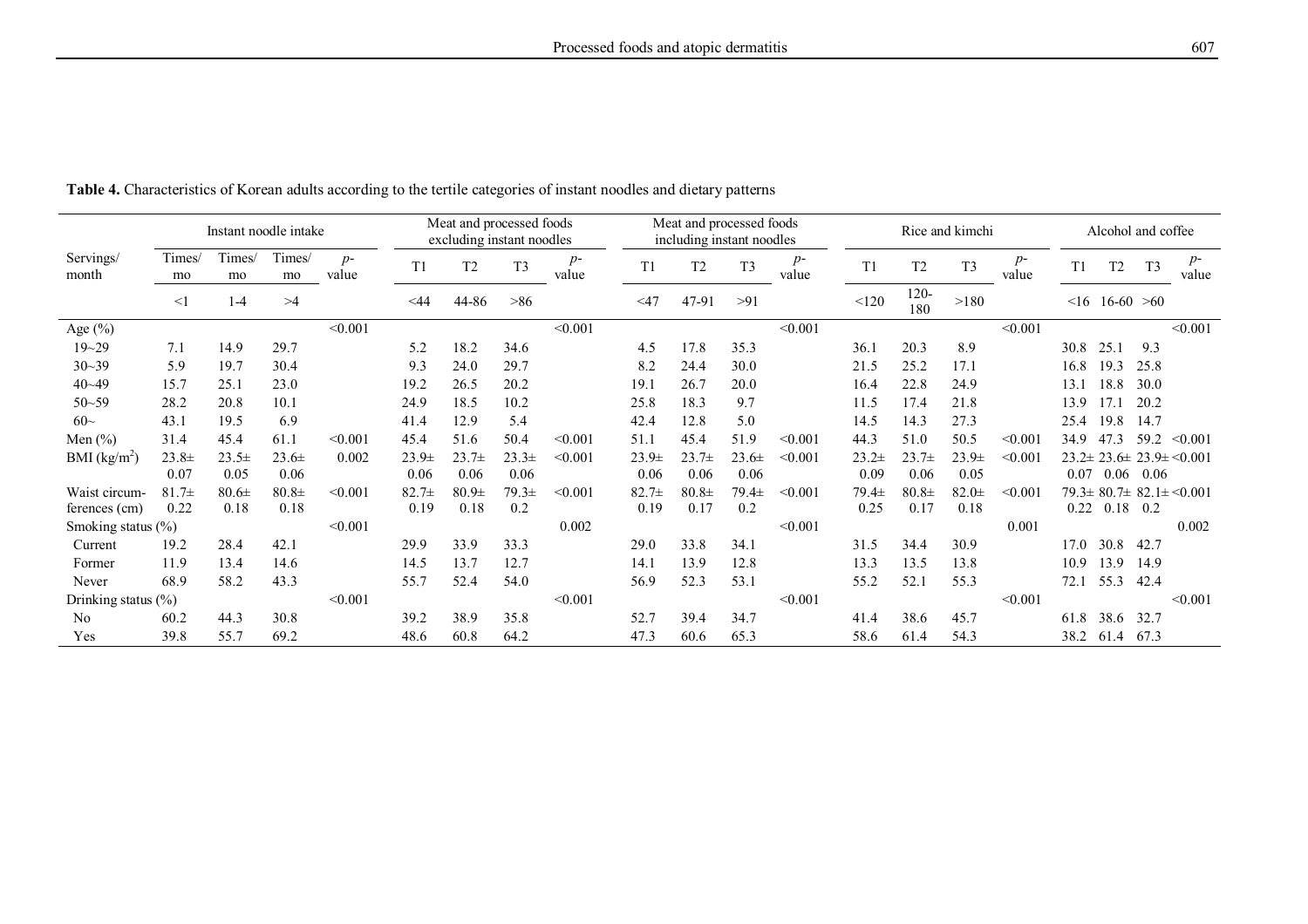| Servings/month         | Instant noodle intake |                 |                 |         |                 |                    | Meat and processed foods excluding instant noodles | Meat and processed foods including instant noodles |                 |                 |                 |         |
|------------------------|-----------------------|-----------------|-----------------|---------|-----------------|--------------------|----------------------------------------------------|----------------------------------------------------|-----------------|-----------------|-----------------|---------|
|                        | Times/mo              | Times/mo        | Times/mo        | $p-$    |                 | T <sub>2</sub>     | T <sub>3</sub>                                     | $p-$                                               | T1              | T <sub>2</sub>  | T <sub>3</sub>  | $p-$    |
|                        | <1                    | 1-4             | >4              | value   | $<$ 44          | 44-86              | >86                                                | value                                              | $<$ 47          | 47-91           | >91             | value   |
| Serum IgE (ng/mL)      | $224 \pm 23$          | $231 \pm 21$    | 284±27          | 0.159   | $302 \pm 31$    | $255 \pm 25$       | $223 \pm 23$                                       | 0.112                                              | $290 \pm 31$    | $260 \pm 25$    | $227 \pm 23$    | 0.207   |
| Serum 25-OH-D          | $18.6 \pm 0.2$        | $17.7 \pm 0.15$ | $17.0 \pm 0.16$ | < 0.001 | $18.6 \pm 0.2$  | $17.6 \pm 0.16$    | $16.7 \pm 0.15$                                    | < 0.001                                            | $18.6 \pm 0.2$  | $17.6 \pm 0.16$ | $17.0 \pm 0.16$ | < 0.001 |
| (ng/mL)                |                       |                 |                 |         |                 |                    |                                                    |                                                    |                 |                 |                 |         |
| Energy intake (kcal/d) | $1761 \pm 17$         | 1998±14         | $2236 \pm 17$   | < 0.001 | $1808 \pm 15$   | $2086 \pm 15$      | $2235 \pm 19$                                      | < 0.001                                            | 1793±15         | $2076 \pm 15$   | $2255 \pm 20$   | < 0.001 |
| Carbohydrates $(\%)$   | $71 \pm 0.26$         | $68 \pm 0.2$    | $64\pm0.2$      | < 0.001 | $72.1 \pm 0.21$ | $64.3 \pm 0.2$     | $62.8 \pm 0.2$                                     | < 0.001                                            | $73 \pm 0.2$    | $66 \pm 0.2$    | $63 \pm 0.2$    | < 0.001 |
| Protein $(\% )$        | $4.0 \pm 0.09$        | $15 \pm 0.07$   | $15 \pm 0.07$   | < 0.001 | $13.8 \pm 0.09$ | $14.9 \pm 0.07$    | $15.6 \pm 0.08$                                    | < 0.001                                            | $14.0 \pm 0.08$ | $15 \pm 0.08$   | $16 \pm 0.08$   | < 0.001 |
| Fat $(\%)$             | $15 \pm 0.19$         | $18 \pm 0.15$   | $21 \pm 0.15$   | < 0.001 | $14.0 \pm 0.16$ | $18.9 \pm 0.16$    | $21.7 \pm 0.16$                                    | < 0.001                                            | $13.8 \pm 0.15$ | $19 \pm 0.16$   | $22 \pm 0.16$   | < 0.001 |
| Sodium $(mg/d)$        | 4365±60               | $5105 \pm 62$   | $5591 \pm 55$   | < 0.001 | $4648 \pm 59$   | 5348±55            | $5421 \pm 63$                                      | < 0.001                                            | $4597\pm 69$    | 5318±54         | 5489±63         | < 0.001 |
|                        |                       |                 |                 |         |                 |                    |                                                    |                                                    |                 |                 |                 |         |
|                        |                       | Rice and kimchi |                 |         |                 | Alcohol and coffee |                                                    |                                                    |                 |                 |                 |         |
|                        | T1                    | T <sub>2</sub>  | T <sub>3</sub>  | $p-$    | T1              | T <sub>2</sub>     | T <sub>3</sub>                                     | $p-$                                               |                 |                 |                 |         |
|                        | < 120                 | 120-180         | >180            | value   | $\leq 16$       | 16-60              | >60                                                | value                                              |                 |                 |                 |         |
| Serum IgE (ng/mL)      | $229 \pm 32$          | $254 \pm 23$    | 279±27          | 0.448   | $203 \pm 31$    | $252 \pm 23$       | $287 + 25$                                         | 0.094                                              |                 |                 |                 |         |
| Serum 25-OH-D          | $16.9 \pm 0.21$       | $17.4 \pm 0.16$ | $18.2 \pm 0.17$ | < 0.001 | $17.1 \pm 0.2$  | $17.5 \pm 0.23$    | $18.0 \pm 0.16$                                    | < 0.001                                            |                 |                 |                 |         |
| (ng/mL)                |                       |                 |                 |         |                 |                    |                                                    |                                                    |                 |                 |                 |         |
| Energy intake (kcal/d) | 1969±22               | $2069 \pm 16$   | $2084 \pm 15$   | < 0.001 | 1848±17         | $1991 \pm 18$      | $2217 \pm 16$                                      | < 0.001                                            |                 |                 |                 |         |
| Carbohydrates $(\% )$  | $64.4 \pm 0.27$       | $64.1 \pm 0.2$  | $69.4 \pm 0.21$ | < 0.001 | $68.3 \pm 0.25$ | $66.8 \pm 0.2$     | $66.2 \pm 0.2$                                     | < 0.001                                            |                 |                 |                 |         |
| Protein $(\% )$        | $15.0 \pm 0.1$        | $14.9 \pm 0.07$ | $14.5 \pm 0.07$ | < 0.001 | $14.5 \pm 0.09$ | $14.9 \pm 0.05$    | $14.9 \pm 0.05$                                    | < 0.001                                            |                 |                 |                 |         |
| Fat $(\% )$            | $20.7 \pm 0.2$        | $19.0 \pm 0.15$ | $16.1 \pm 0.16$ | < 0.001 | $17.3 \pm 0.21$ | $18.3 \pm 0.18$    | $19.0 \pm 0.15$                                    | < 0.001                                            |                 |                 |                 |         |

**Table 5.** Biochemical and nutrient intake profile of Korean adults according to the tertile categories of instant noodles and dietary patterns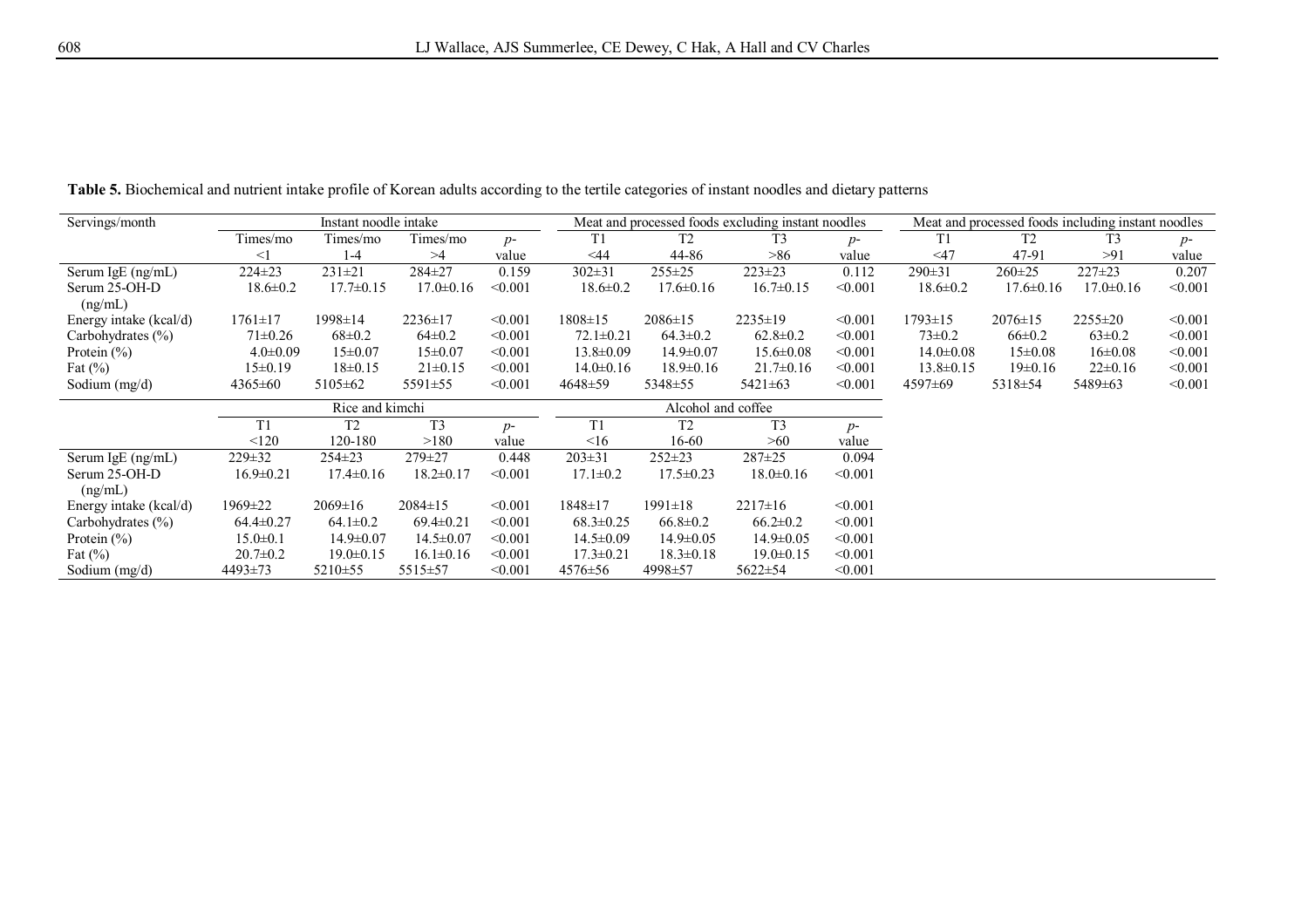

**Figure 1.** Odds ratios and 95% confidence intervals of atopic dermatitis with respect to various dietary patterns. The odds ratio is presented along the x-axis represented as a diamond, with 95% confidence intervals represented on each side. The various dietary patterns are indicated along the y-axis. Data from two models are presented. Model I was calculated using the logistic regression model and represents a crude odds ratio without adjustment. Model II was calculated using the logistic regression model with adjustment for gender, education level, BMI, energy intake, residence area, smoking status, drinking, and exercise.

dermatitis and Kcals, protein, vegetable nutrients (vitamin A, vitamin E, mono-unsaturated fatty acid, polyunsaturated fatty acid) cereals, total fiber, and all seafood.<sup>23-25</sup> It is of interest that this association has also been found for asthma and allergic rhino-conjunctivitis, which together with atopic dermatitis constitute the atopic triad, and the antioxidants contained in cereals and vegetables have been speculated to be a reason for this protective effect, although the mechanisms need to be explored. 26

A recent study showed that the most common foods thought to cause atopic dermatitis in adult patients in Korea were instant food, wheat, instant noodles, beef, pork, and chocolate.<sup>27</sup> In this study, those who eat instant noodles more than four times per month showed a greater tendency to develop atopic dermatitis, indicating the possible danger of food additives used in making processed foods. The nutrient composition of cooked instant noodles per 100 g contain 92 kcal energy, 16.3 g carbohydrates, 2.2 g protein, 2.9 g fat, 36 mg calcium, 48 mg potassium and 728 mg sodium. <sup>28</sup> However the seasoning powder for cooking the instant noodles include MSG as a flavor enhancer, which has been known for a risk factor of AD.<sup>13</sup> With respect to instant noodles, the frying oil used during the production could be the reason for development of atopic dermatitis, and the powdered artificial seasonings could have some harmful effects that lead to development of atopic dermatitis. Trans-fat produced during food manufacturing has been associated to an increased risk of coronary heart disease, and many processed foods made with partially hydrogenated oils (PHOs) contain trans-fat.<sup>29</sup> The interactions between frying fats and fried foods and the conditions of the processing of instant noodles could produce the heat-induced

compounds like acrylamide and other toxicological materials related to atopic dermatitis, although the further research on their relationship is necessary.<sup>30</sup> The salt in artificial seasonings does not seem to affect the prevalence of atopic dermatitis since kimchi which contains a lot of salt did not have any adverse effects on atopic dermatitis in this study. The food additives used in processed foods have been considered to act as allergens that trigger the development of atopic dermatitis.<sup>31</sup> The food additives investigated in atopic dermatitis were coloring agents, preservatives, citric acid, and flavoring agents, and children with atopic skin symptoms had a statistically increased risk of a positive reaction to the additives. <sup>32</sup> The food additives that worsened AD in adult patients were food preservatives (sorbic acid, sodium benzoate, phydroxybenzoate, sodium metabisulphite and sodium nitrate), antioxidants (BHA, BHT, propylgallate), taste enhancer (monosodium glutamate) and salicylic acid.<sup>9</sup> For patients with atopic dermatitis, mast cell numbers and cytokines involved in the Th2 cell response, such as IL-4, IL-10, and IL-13, were elevated. $33$ 

Evidence of the association with high serum IgE level, which is considered a crucial pathogenic factor in allergic diseases such as atopic dermatitis, was confirmed in this study although the statistical significance was low in the case of instant noodles. However, this logic was suitable only for instant noodles, and not for the meat and processed foods dietary pattern or rice and kimchi pattern. In the meat and processed foods dietary pattern, subjects who ate the least meat and processed foods showed lowest prevalence of AD although they had the highest serum IgE level. Furthermore, the subjects who ate the maximum amount of rice and kimchi in this study showed lowest prevalence of AD although they had the highest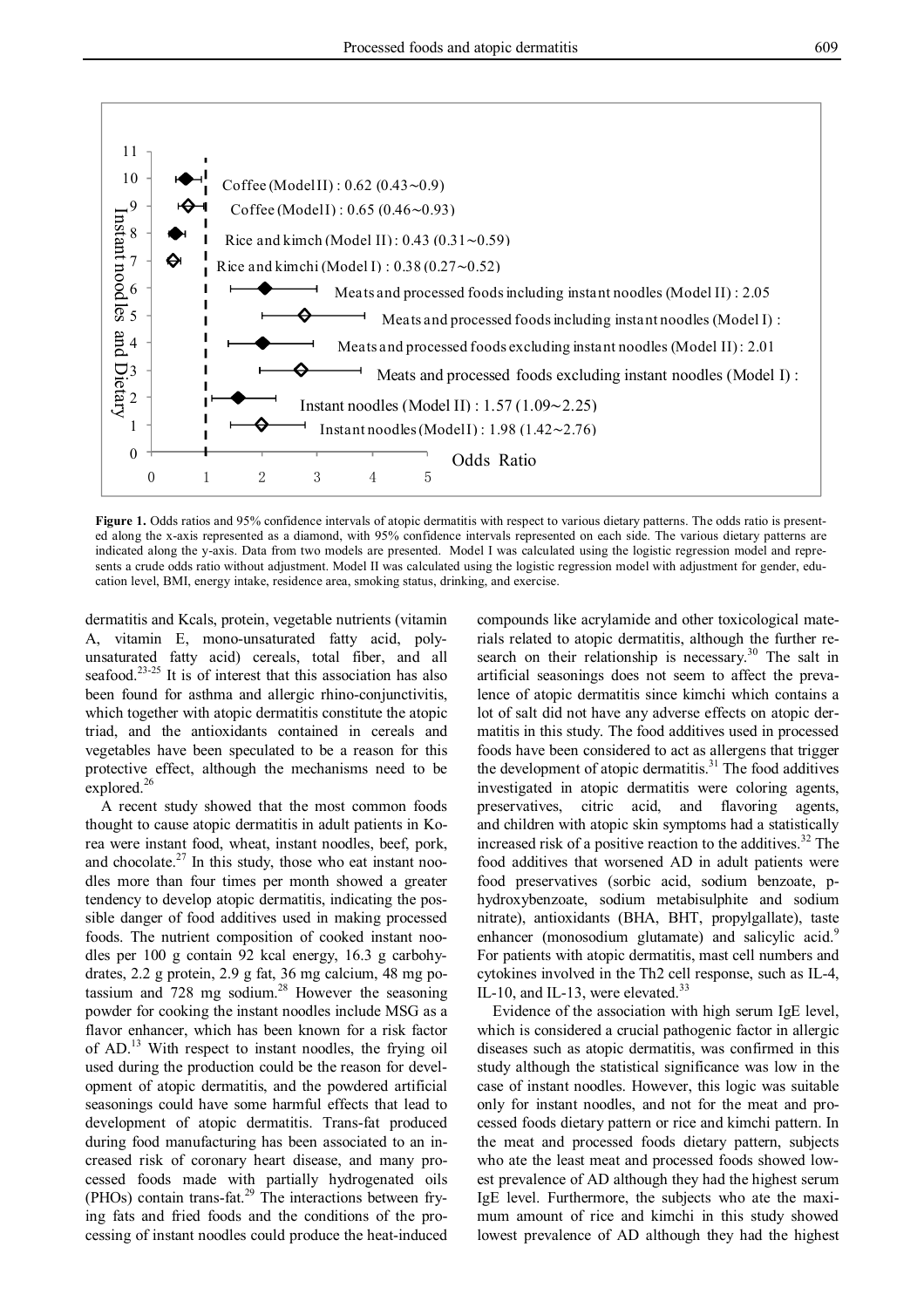IgE level. This result suggests that some other factors may be required for IgE to directly contribute to AD. Interleukin-13 (IL-13) plays an important role in the induction of IgE, and polymorphisms in the IL-13 gene are implicated in the pathogenesis of AD.<sup>34</sup> Based on our study, it can be assumed that there may be some regulators in foods that control the expression of IgE and cytokines such as IL-13; however further study is needed. Low serum 25-OH-vitamin D level has been associated with AD in a prior study. $\frac{7}{2}$ 

Currently, the use of antibiotics in animal feed has increased to facilitate the mass production of meat, and public health concerns about residual antibiotics in meat are increasing. Wachs and colleagues found that the extensive use of fertilizers and pesticides, as well as the chemical feed formulations for raising animals, contributes to the high rates of chronic diseases and AD. 35,36 The results for our study, which showed that subjects who ate more meat and processed foods showed higher risk of AD are consistent with those findings. Further research into the cause of the association between consumption of meat and atopic dermatitis is needed.

The negative association between the rice and kimchi dietary pattern and atopic dermatitis in this study is of particular interest. The rice and kimchi dietary pattern, which showed the maximum beneficial effect on AD risk in this study, is the main staple food in Korea. Some of the salient nutrition facts of kimchi per 100 g are: 18 kcal, energy; 3.9 g, carbohydrates; 2.0 g, protein; 0.5 g, fat; 47 mg, calcium; 300 mg, potassium; and 1,146 mg, sodium.<sup>28</sup> As kimchi is made using vegetables, high consumers of kimchi are more likely to have plant-origin probiotics and antioxidants. Probiotics are potentially beneficial bacteria that are needed for establishing healthy gut microflora, and they promote antiallergic processes such as Th-1 type immunity and increase TGF-β which plays an essential role in suppression of Th-2-induced allergic response.<sup>37</sup> Kimchi contains many probiotics and a Korean adult consumes an average of 50-200 grams of kimchi every day. 38,39 Lactobacillus fermentum which is isolated from kimchi has been reported to be effective in preventing atopic dermatitis in children.<sup>40,41</sup> Also, the red pepper seed in kimchi showed superoxide anion radical scavenging, nitric oxide scavenging, and SOD activity.<sup>42</sup> Nitric oxide and reactive oxygen species have immunomodulating effects on inflammation and cause inflammatory skin diseases like atopic dermatitis.<sup>43</sup>

In the alcohol and coffee pattern, alcohol was not significantly associated with AD, whereas high frequency of coffee consumption lowered the prevalence of AD. Coffee has been known to exert anti-inflammatory effects by suppressing the expression of nitric oxide synthase;<sup>44</sup> however, it is still controversial whether it has a beneficial effect on food allergy. 45,46 Our study did not show what type of coffee, for example instant coffee or aqueous extracts of coffee beans, was consumed; hence, it was still difficult to conclude which component of coffee was beneficial in AD.

Since instant noodle is a type of snack rather than a main staple food in Korea, it is mostly consumed by the younger generation, and the generation gap in the instant noodle and processed food intake was wide and disproportionate, as shown in Table 4. In Korea, the popularity of processed foods has increased since the 1980s; therefore, there was not much chance for the elderly population to consume instant noodles and processed foods. In addition, as shown in Table 1 and Table 4, the age distribution for the prevalence of AD was skewed: the younger generation consumed more instant noodles and other processed foods and also had a higher prevalence of AD. This indicates that the development of AD was more dependent on the level of intake of processed foods, and the assessment of the influence of age on the prevalence of AD was not significant in this study. This discrepancy between age unadjusted and adjusted results, as shown in Table 3, are due to the differences in consumption between the different age groups. The purpose of this study was to investigate the health risk of processed foods in the development of AD, rather than to assess the effect of age difference on the prevalence of AD.

In conclusion, high consumption (over 4 times/month) of instant noodles and high consumption of meat and processed foods including or excluding instant noodles was associated with the prevalence of atopic dermatitis in this study. In contrast, high consumption of kimchi and rice, and coffee was negatively associated with the prevalence of AD. The consumption of alcohol did not affect the prevalence of AD significantly. The younger generation consumed more amounts of instant noodles and processed foods and showed higher prevalence of AD. The results of this study have implications for the nutrition education for the general population, in order to attempt to decrease risk factors for AD.

#### **ACKNOWLEDGEMENTS**

The authors declare no conflicts of interest.

#### **AUTHOR DISCLOSURES**

This research was supported by the Korean National Research Foundation (NRF-2015R1D1A3A01019577). The authors thank John Robert Dickson, MD, PhD at Harvard Medical School, Boston, MA, USA, for his valuable comments. SP contributed to writing of the manuscript. HSC performed the statistical analysis, and JHB designed, performed the statistical analysis, and wrote the manuscript. JHB had primary responsibility for final content. The final manuscript has been read and approved by all authors.

#### **REFERENCES**

- 1. Leung DY, Bieber T. Atopic dermatitis. Lancet. 2003;361: 151-60. doi: 10.1016/S0140-6736(03)12193-9.
- 2. Korea CDC. Korean National Health Statistics Report— KNHANES 2007. Cheongju-si, Korea: Korean Center for Disease Control and Prevention, Ministry of Health and Welfare; 2008.
- 3. Thomsen SF. Atopic dermatitis: natural history, diagnosis, and treatment. ISRN Allergy. 2014;2014:354250. doi: 10.11 55/2014/354250.
- 4. Mohajeri S, Newman SA. Review of evidence for dietary influences on atopic dermatitis. Skin Therapy Lett. 2014;19: 5-7.
- 5. Wang SS, Hon KL, Kong AP, Pong HN, Wong GW, Leung TF. Vitamin D deficiency is associated with diagnosis and severity of childhood atopic dermatitis. Pediatr Allergy Immunol. 2014;25:30-5. doi: 10.1111/pai.12167.
- 6. Kim SO, Ah YM, Yu YM, Choi KH, Shin WG, Lee JY. Effects of probiotics for the treatment of atopic dermatitis: a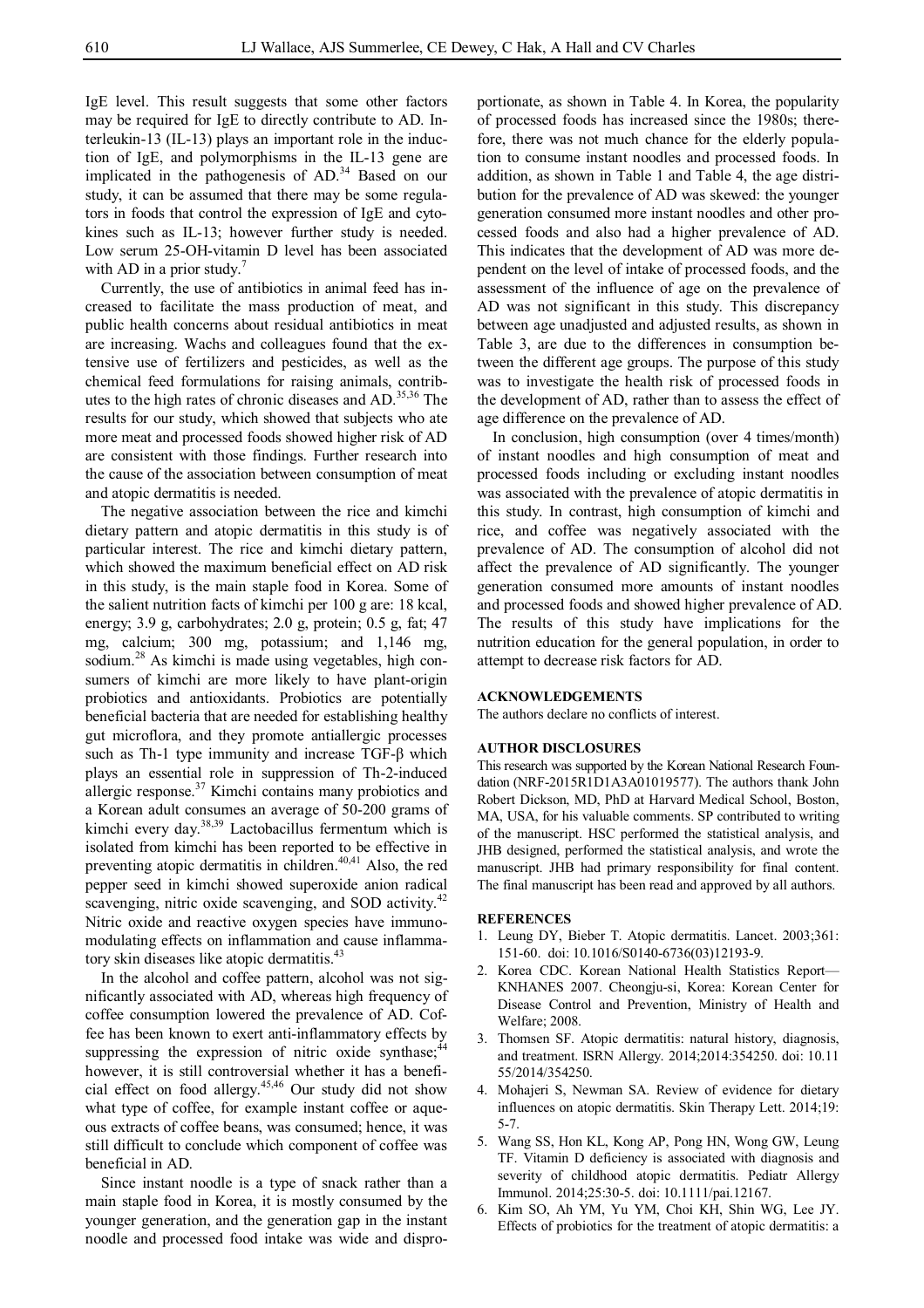meta-analysis of randomized controlled trials. Ann Allergy Asthma Immunol. 2014;113:217-26. doi: 10.1016/j.anai. 2014.05.021.

- 7. Cheng HM, Kim S, Park GH, Chang SE, Bang S, Won CH. Low vitamin D levels are associated with atopic dermatitis, but not allergic rhinitis, asthma, or IgE sensitization, in the adult Korean population. J Allergy Clin Immunol. 2014;133: 1048-55. doi: 10.1016/j.jaci.2013.10.055.
- 8. Fujii M, Nakashima H, Tomozawa J, Shimazaki Y, Ohyanagi C, Kawaguchi N. Deficiency of n-6 polyunsaturated fatty acids is mainly responsible for atopic dermatitis-like pruritic skin inflammation in special diet-fed hairless mice. Exp Dermatol. 2013;22:272-7. doi: 10.1111/ exd.12120.
- 9. Worm M, Ehlers I, Sterry W, Zuberbier T. Clinical relevance of food additives in adult patients with atopic dermatitis. Clin Exp Allergy. 2000;30:407-14. doi: 10.1046/ j.1365-2222.2000.00722.
- 10. Lee JM, Jin HJ, Noh G, Lee SS. Effect of processed foods on serum levels of eosinophil cationic protein among children with atopic dermatitis. Nutr Res Pract. 2011;5:224- 9. doi: 10.4162/nrp.2011.5.3.224.
- 11. Trak-Fellermeier MA, Brasche S, Winkler G, Koletzko B, Heinrich J. Food and fatty acid intake and atopic disease in adults. Eur Respir J. 2004;23:575-82. doi: 10.1183/0903193 6.04.00074404.
- 12. Chung CS, Yamini S, Trumbo PR. FDA's health claim review: whey-protein partially hydrolyzed infant formula and atopic dermatitis. Pediatrics. 2012;130:e408-14. doi: 10. 1542/peds.2012-0333.
- 13. Van Bever HP, Docx M, Stevens WJ. Food and food additives in severe atopic dermatitis. Allergy. 1989;44:588- 94. doi:10.1183/09031936.04.00074404.
- 14. Park S, Lee BK. Vitamin D deficiency is an independent risk factor for cardiovascular disease in Koreans aged ≥50 years: results from the Korean National Health and Nutrition Examination Survey. Nutr Res Pract. 2012;6:162-8. doi: 10.4162/nrp.2012.6.2.162 2012;6:162-8.
- 15. Korea CDC. Guideline for the Evaluation of the Fourth Korea National Health and Nutrition Survey. Cheongju-si, Korea: Korean Center for Disease Control and Prevention, Ministry of Health and Welfare; 2014.
- 16. Tan K. Appropriate body-mass index for Asian populations and its implications for policy and intervention strategies. Lancet. 2004;363:157-63. doi: 10.1016/S0140-6736(03)152 68-3.
- 17. Park S, Ham JO, Lee BK. A positive association of vitamin D deficiency and sarcopenia in 50 year old women, but not men. Clin Nutr. 2014;33:900-5. doi: 10.1016/j.clnu.2013.09. 016.
- 18. Kim J, Jo I. Grains, vegetables, and fish dietary pattern is inversely associated with the risk of metabolic syndrome in South Korean adults. J Am Diet Assoc. 2011;111:1141-9. doi: 10.1016/j.jada.2011.05.001.
- 19. Song Y, Park MJ, Paik HY, Joung H. Secular trends in dietary patterns and obesity-related risk factors in Korean adolescents aged 10-19 years. Int J Obes (Lond). 2010;34: 48-56. doi: 10.1038/ijo.2009.203.
- 20. Steel RG, Torrie JH, Dickey DA. Principles and procedures of statistics: a biological approach. Columbus, OH, USA: McGraw-Hill; 1997.
- 21. Kim JO, Mueller CW. Factor analysis. Statistical methods and practical issues. Thousand Oaks, CA, USA: Sage publications; 1978.
- 22. Yang H, Xiao YZ, Luo XY, Tan Q, Wang H. Diagnostic accuracy of atopy patch tests for food allergy in children with atopic dermatitis aged less than two years. Allergol

Immunopathol (Madr). 2014;42:22-8. doi: 10.1016/j.aller. 2012.10.007.

- 23. Kremmyda LS, Vlachava M, Noakes PS, Diaper ND, Miles EA, Calder PC. Atopy risk in infants and children in relation to early exposure to fish, oily fish, or long-chain omega-3 fatty acids: a systematic review. Clin Rev Allergy Immunol. 2011;41:36-66. doi: 10.1007/s12016-009-8186-2.
- 24. Devereux G, Seaton A. Diet as a risk factor for atopy and asthma. J Allergy Clin Immunol. 2005;115:1109-17. doi: 10. 1016/j.jaci.2004.12.1139.
- 25. Chatzi L, Torrent M, Romieu I, Garcia-Esteban R, Ferrer C, Vioque J. Diet, wheeze, and atopy in school children in Menorca, Spain. Pediatr Allergy Immunol. 2007;18:480-5. doi: 10.1111/j.1399-3038.2007.00596.x.
- 26. Ellwood P, Asher MI, Bjorkste B, Burr M, Pearcez N, Robertson CF. Diet and asthma, allergic rhinoconjunctivitis and atopic eczema symptom prevalence: an ecological analysis of the International Study of Asthma and Allergies in Childhood (ISAAC) data. Eur Respir J. 2001;17:436-43.
- 27. Yang YS, Byun YS, Kim JH, Kim HO, Park CW. Food hypersensitivity in adult patients with atopic dermatitis in Korea. Clin Exp Dermatol. 2015;40:6-10. doi: 10.1111/ced. 12433.
- 28. Agricultural Food Research Team. Food composition table. Suwon-si, Korea: Rural Resources Development Institute; 2006.
- 29. Eckel RH, Borra S, Lichtenstein AH, Yin-Piazza SY. Understanding the complexity of trans fatty acid reduction in the American diet: American Heart Association Trans Fat Conference 2006: report of the Trans Fat Conference Planning Group. Circulation. 2007;115:2231-46. doi: 10.11 61/CIRCULATIONAHA.106.181947.
- 30. Wagner KH, Elmadfa I. Chemical and biological modulations of food due to the frying process. Int J Vitam Nutr Res. 2012;82:163-7. doi: 10.1024/0300-9831/a000107.
- 31. White JM, McFadden JP. Contact allergens in food ingredients and additives: atopy and the hapten-atopy hypothesis. Contact Dermatitis. 2008;58:245-6. doi: 10.1111 /j.1600-0536.2007.01266.x.
- 32. Fuglsang G, Madsen C, Halken S, Jørgensen M, Østergaard P, Østerballe O. Adverse reactions to food additives in children with atopic symptoms. Allergy. 1994;49:31-7. doi: 10.1111/j.1398-9995.1994.tb00770.x.
- 33. Katagiri K, Itami S, Hatano Y, Takayasu S. Increased levels of IL-13 mRNA, but not IL-4 mRNA, are found in vivo in peripheral blood mononuclear cells (PBMC) of patients with atopic dermatitis (AD). Clin Exp Immunol. 1997;108:289- 94. doi: 10.1046/j.1365-2249.1997.d01-1015.x.
- 34. Liu X, Nickel R, Beyer K, Wahn U, Ehrlich E, Freidhoff LR. An IL13 coding region variant is associated with a high total serum IgE level and atopic dermatitis in the German Multicenter Atopy Study (MAS-90). J Allergy Clin Immunol. 2000;106:167-70. doi:10.1067/mai.2000.107935.
- 35. Wachs GN, Maibach HI. Co-operative double-blind trial of an antibiotic/corticoid combination in impetiginized atopic dermatitis. Br J Dermatol. 1976;95:323-8. doi: 10.1111/j. 1365-2133.1976.tb07021.x.
- 36. Hoppin JA, Umbach DM, London SJ, Henneberger PK, Kullman GJ, Alavanja MC. Pesticides and atopic and nonatopic asthma among farm women in the Agricultural Health Study. Am J Respir Crit Care Med. 2008;177:11-8. doi: 10.1164/rccm.200706-821OC.
- 37. Kalliomäki M, Salminen S, Arvilommi H, Kero P, Koskinen P, Isolauri E. Probiotics in primary prevention of atopic disease: a randomised placebo-controlled trial. Lancet. 2001; 357:1076-9. doi:10.1016/S0140-6736(00)04259-8.
- 38. Ji Y, Kim H, Park H, Lee J, Lee H, Shin H. Functionality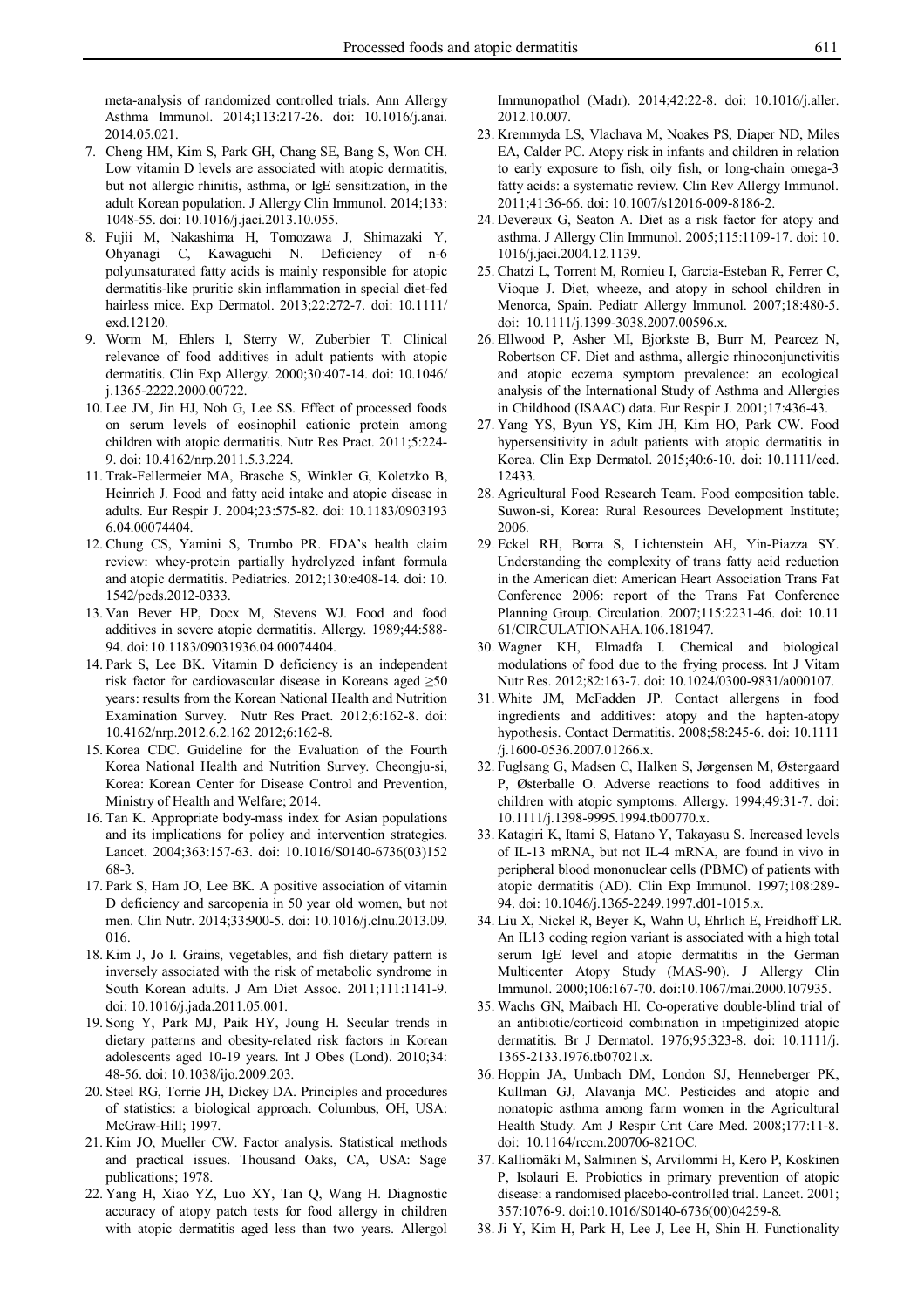and safety of lactic bacterial strains from Korean kimchi. Food control. 2013;31:467-73. doi:10.1016/j.foodcont.2012. 10.034.

- 39. Cho JK, Li GH, Cho SJ, Yoon YC, Hwang SG, Heo KC. The identification and physiological properties of Lactobacillus plantarum JK-01 isolated from kimchi. Korean Journal for Food Science of Animal Resources. 2007;27: 363-70. doi: 10.5851/kosfa.2007.27.3.363.
- 40. Weston S, Halbert A, Richmond P, Prescott SL. Effects of probiotics on atopic dermatitis: a randomised controlled trial. Arch Dis Child. 2005;90:892-7. doi: 10.1136/adc.2004.
- 41. Kim SY, Kim JD, Son JS, Lee SK, Park KJ, Park MS. Biochemical and molecular identification of antibacterial lactic acid bacteria isolated from Kimchi. Korean Journal of Food Science and Technology. 2011;43:446-52. doi: 10.972 1/KJFST.2011.43.4.446.
- 42. Sim KH, Han YS. Effect of red pepper seed on Kimchi

antioxidant activity during fermentation. Food Science and Biotechnology. 2008;17:295-301.

- 43. Okayama Y. Oxidative stress in allergic and inflammatory skin diseases. Curr Drug Targets Inflamm Allergy. 2005;4: 517-9. doi: 10.2174/1568010054526386#sthash.Pp5wdE1F. dpuf.
- 44. Kim JY, Jung KS, Lee KJ, Na HK, Chun HK, Kho YH. The coffee diterpene kahweol suppress the inducible nitric oxide synthase expression in macrophages. Cancer Lett. 2004;213: 147-54. doi:10.1016/j.canlet.2004.04.002.
- 45. Uenishi T, Sugiura H, Uehara M. Role of foods in irregular aggravation of atopic dermatitis. J Dermatol. 2003;30:91-7. doi: 10.1111/j.1346-8138.2003.tb00354.x.
- 46. Castro M, Eliza M, Pereira R, Gualberto FA, Dias DF, Gontijo VS. Anti-inflammatory effect of aqueous extracts of roasted and green Coffea arabica L. Journal of Functional Foods. 2013;5:466-74. doi: 10.1016/j.jff.2012.12.002.